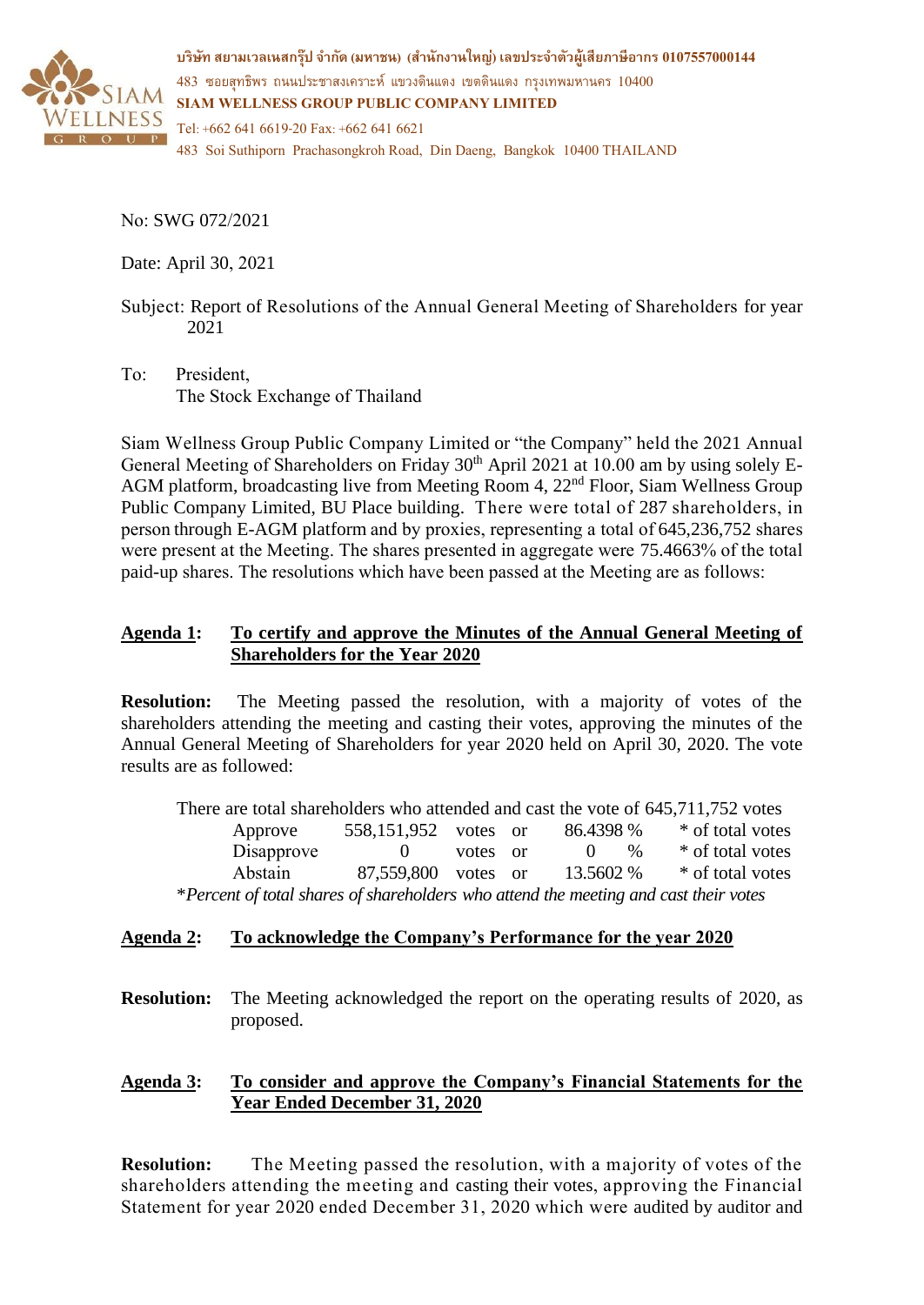reviewed by the Audit Committee and agreed by the Board of Directors with summary as follows:

| Total assets      | <b>THB</b>   | 2,632.00 | million |
|-------------------|--------------|----------|---------|
| Total liabilities | THB <b>F</b> | 1,727.00 | million |
| Revenues          | <b>THR</b>   | 433.29   | million |
| Net loss          | <b>THR</b>   | 209.09   | million |

The vote results are as followed: There are total shareholders who attended and cast the vote of 645,961,752 votes Approve  $645,961,752$  votes or  $100\%$  \* of total votes Disapprove 0 votes or 0 %  $*$  of total votes Abstain 0 votes or 0 % \* of total votes \**Percent of total shares of shareholders who attend the meeting and cast their votes*

### **Agenda 4: To Consider and Approve Non-Allocation for Retained Earnings as a Legal Reserve and Non-Distribution of a Dividend from the Operating Performance for the Year 2020**

**Resolution:** The Meeting has passed the resolution, with a majority of votes of the shareholders attending the meeting and casting their votes, approving non-allocation for retained earnings as a legal reserve and non-distribution of a dividend from the operating performance for the year 2020.

| The vote results are as followed:                                                    |                      |       |      |              |      |                  |
|--------------------------------------------------------------------------------------|----------------------|-------|------|--------------|------|------------------|
| There are total shareholders who attended and cast the vote of 645,961,752 votes     |                      |       |      |              |      |                  |
| Approve                                                                              | 645,961,752 votes or |       |      | 100          | $\%$ | * of total votes |
| Disapprove                                                                           |                      | votes | - or | $\theta$     | $\%$ | * of total votes |
| Abstain                                                                              |                      | votes | - or | $\mathbf{0}$ | $\%$ | * of total votes |
| *Percent of total shares of shareholders who attend the meeting and cast their votes |                      |       |      |              |      |                  |

#### **Agenda 5: To consider and approve the Election of Directors in place of the directors whose terms expired by rotation**

The company has converted to public company on 8 May 2014. Thus, there are three directors who are due to retire by rotation in the year 2021: Mrs. Pranee Suphawatanakiat, M.R. Pensiri Chakrabandhu and Mr. Polchet Likittanasombat.

**Resolution:** The M eeting has passed the resolution approving the appointment of directors who were elected with the highest rank for 3 persons respectively, i.e., Mrs. Pranee Suphawatanakiat, M.R. Pensiri Chakrabandhu and Mr. Polchet Likittanasombat and be re-elected as Director.

The vote results are as followed:

5.1 Mrs. Pranee Suphawatanakiat as director (Chairwoman) There are total shareholders who attended and cast the vote of 567,881,752 votes

| Approve    | 567,881,752 votes or |          | $100 - %$ |               | * of total votes |
|------------|----------------------|----------|-----------|---------------|------------------|
| Disapprove |                      | votes or |           | $\frac{0}{6}$ | * of total votes |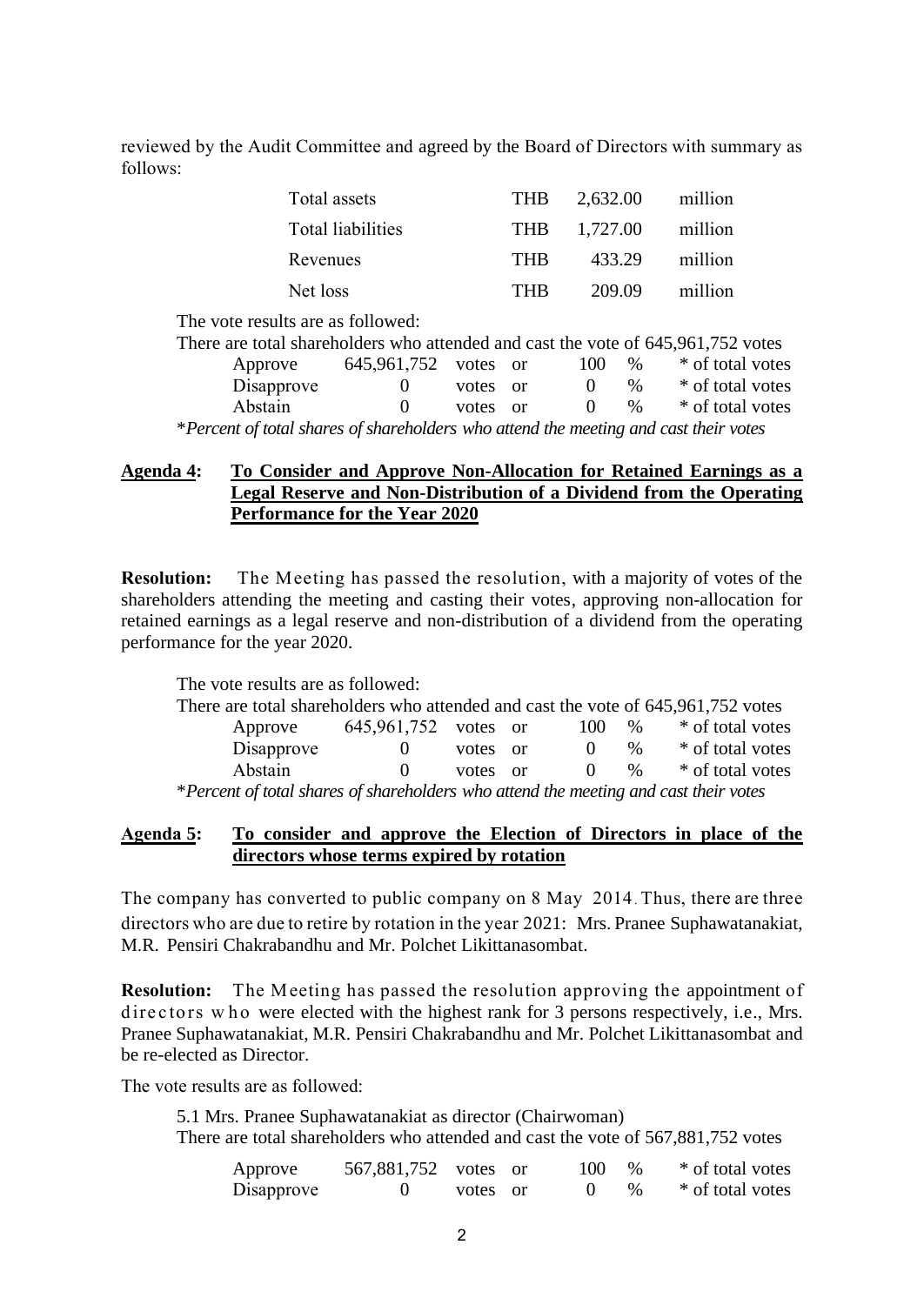Abstain 0 votes or 0 % \* of total votes \**Percent of total shares of shareholders who attend the meeting and cast their votes*

5.2 M.R. Pensiri Chakrabandhu as director (Chairwoman of Corporate Governance Committee/Audit Committee/Nomination and Compensation Committee) There are total shareholders who attended and cast the vote of 645,961,752 votes Approve 643,745,302 votes or 99.6569 % \* of total votes Disapprove 2,216,450 votes or  $0.3431\%$  \* of total votes Abstain 0 votes or 0 % \* of total votes

\**Percent of total shares of shareholders who attend the meeting and cast their votes*

5.3 Mr. Polchet Likittanasombat as director (Chairman of Audit Committee/ Nomination and Compensation Committee/ Corporate Governance Committee) There are total shareholders who attended and cast the vote of 645,961,752 votes

| Approve                                                                              | 643,745,302 votes or 99.6569 % |          |                   |      | * of total votes |
|--------------------------------------------------------------------------------------|--------------------------------|----------|-------------------|------|------------------|
| Disapprove                                                                           | 2,216,450 votes or             |          | $0.3431\degree$ % |      | * of total votes |
| Abstain                                                                              | $\mathbf{O}$                   | votes or | $\mathbf{0}$      | $\%$ | * of total votes |
| *Percent of total shares of shareholders who attend the meeting and cast their votes |                                |          |                   |      |                  |

### **Agenda 6: To consider and approve the Remuneration of the Directors for the year 2021**

**Resolution:** The Meeting has passed the resolution with not less than two-thirds of total votes of the shareholders attending the meeting, approving the remuneration, meeting allowance and annual bonus of the directors for year 2021 as proposed below:

|            |                         | 2021                                                                                                              |
|------------|-------------------------|-------------------------------------------------------------------------------------------------------------------|
| <b>No.</b> | <b>Consideration</b>    | <b>Proposed Rate</b>                                                                                              |
|            |                         | (not the increased rate from 2020)                                                                                |
| 1.         | Director's Remuneration |                                                                                                                   |
| 1.1        | Monthly Allowance       | - Chairman 22,000 Baht                                                                                            |
|            | (per month per person)  | - Director 11,000 Baht                                                                                            |
|            |                         | * If one has been selected to more than one position, one<br>shall receive only the highest rate of the position. |
|            |                         | **Director who is member of Executive Committee will<br>not receive monthly allowance                             |
| 1.2        | Meeting Allowance       | - Chairman / Director<br>12,000 Baht                                                                              |
|            | (per month per person)  |                                                                                                                   |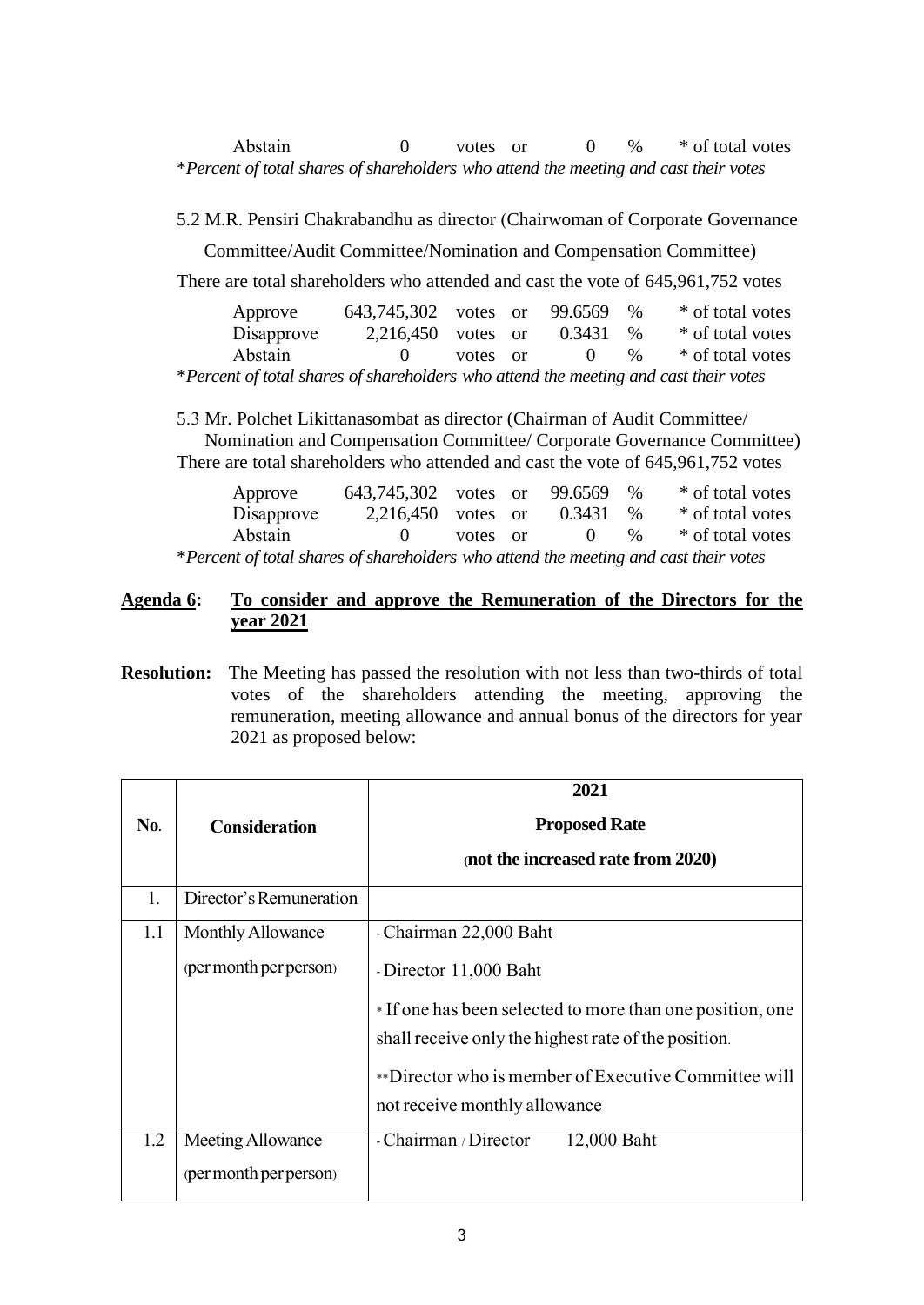|     |                          | 2021                                                      |
|-----|--------------------------|-----------------------------------------------------------|
| No. | <b>Consideration</b>     | <b>Proposed Rate</b>                                      |
|     |                          | (not the increased rate from 2020)                        |
| 2.  | Audit Committee's        |                                                           |
|     | Remuneration             |                                                           |
| 2.1 | Monthly Allowance        | - Chairman 22,000 Baht                                    |
|     | (per month per person)   | - Audit Committee 16,500 Baht                             |
|     |                          | * If one has been selected to more than one position, one |
|     |                          | shall receive only the highest rate of the position.      |
|     |                          | **Director who is member of Audit Committee will not      |
|     |                          | receive the monthly allowance as Director                 |
|     |                          |                                                           |
| 2.2 | Meeting Allowance        | - Chairman / Audit Committee 12,000 Baht                  |
|     | (per month per person)   |                                                           |
| 3.  | Meeting Allowance for    | - Chairman 8,000 Baht                                     |
|     | the Nomination and       | - Commitee 6,000 Baht                                     |
|     | Compensation             |                                                           |
|     | Committee                |                                                           |
|     | (per month per person)   |                                                           |
| 4.  | Meeting Allowance        | - Chairman 8,000 Baht                                     |
|     | for the Risk Committee   | Commitee 6,000 Baht                                       |
|     | (per month per person)   |                                                           |
| 5.  | Meeting Allowance for    | - Chairman 8,000 Baht                                     |
|     | the Corporate Governance | - Commitee 6,000 Baht                                     |
|     | Committee                |                                                           |
|     | (per month per person)   |                                                           |
| 6.  | <b>Bonus</b>             | None                                                      |

There are total shareholders who attended and cast the vote of 645,961,752 votes

| Approve                                                                              | 645,961,752 votes or |       |          | 100      | $\%$          | * of total votes |  |
|--------------------------------------------------------------------------------------|----------------------|-------|----------|----------|---------------|------------------|--|
| Disapprove                                                                           |                      | votes | or       | $\theta$ | $\%$          | * of total votes |  |
| Abstain                                                                              |                      | votes | $\alpha$ | $\theta$ | $\frac{0}{6}$ | * of total votes |  |
| *Percent of total shares of shareholders who attend the meeting and cast their votes |                      |       |          |          |               |                  |  |